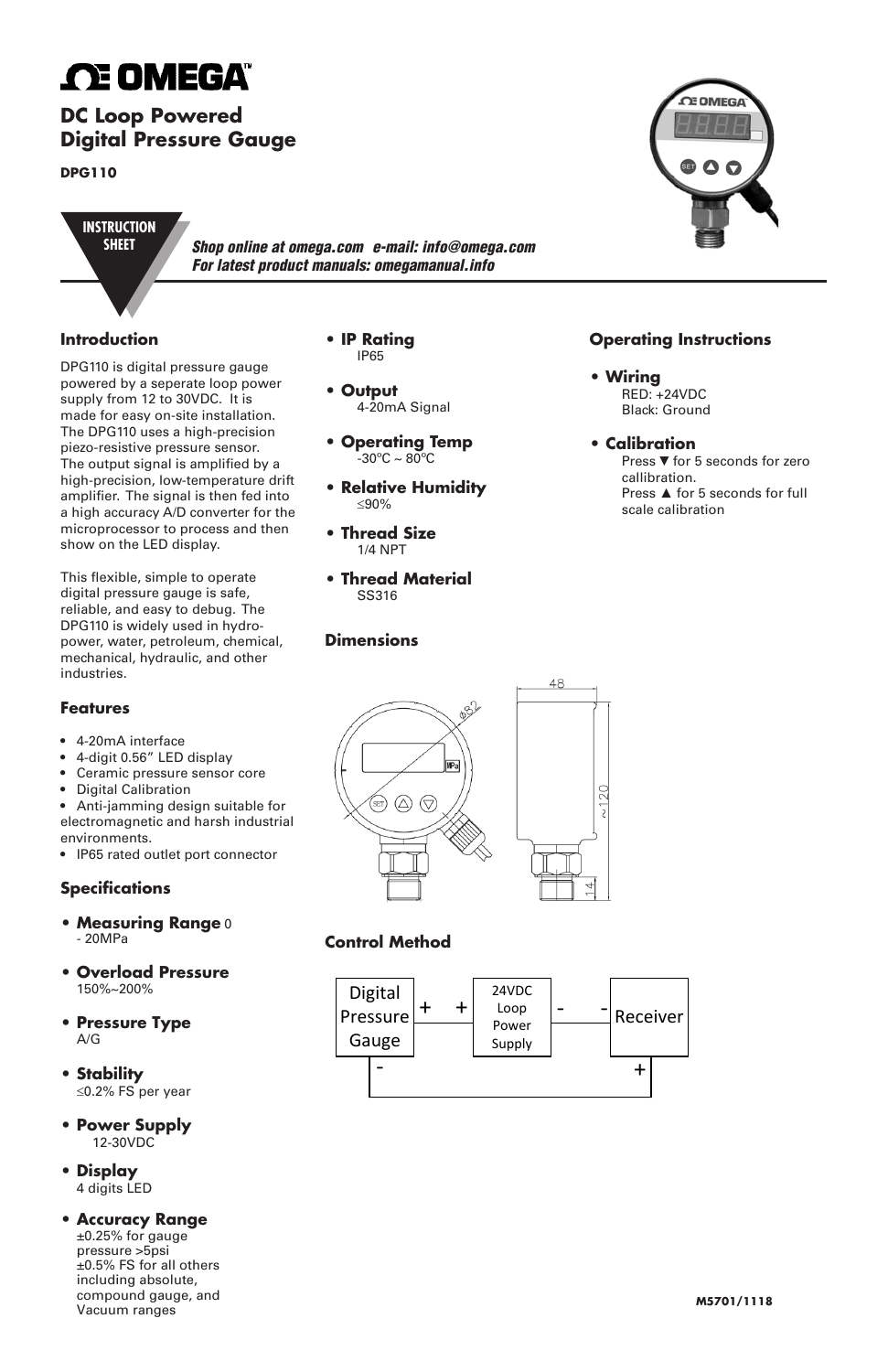## **1. Operation panel description:**

 • The transmitter board provides a three-button and Led display man-machine interface to operate all transmitter Settings and calibration parameters.

 • Key functions are multiplexed. A down key is a shift key when the input data is shifted.

# **2. Clear the zero deviation:**

 **•** Given zero standard pressure, long press increase button for 10 seconds to calibrate full degree.

 • Given full standard pressure, hold down the reduce button for 10 seconds to calibrate zero.

## *This operation is a shortcut provided to customers, generally not end users do not enter this function to prevent calibration data damage.*

# **3. Menu operation, as shown below:**

Calibration menu is the transmitter calibration way for factory calibration and general technical supervision department, general users do not enter the setting of any data, non-professionals modify any data may lead to the transmitter completely

unable to work.

Circuit board through the panel of the three keys to achieve all the parameters input and calibration data Settings, collection. The circuit board on the meter setting and input to take a variety of optimization measures to improve customer operation speed:

• The decrease key and increase key of the meter have variable speed function

 • For the menu that needs to be modified by a large number, the menu that needs to continuously input data adopts the shift mode, and the menu that needs to continuously input data adopts the incremental mode

 • The meter will stop analog output in the set state, so if the user does not operate the meter within 3 minutes, it will automatically exit to the measurement state

• The shift input has a flashing prompt function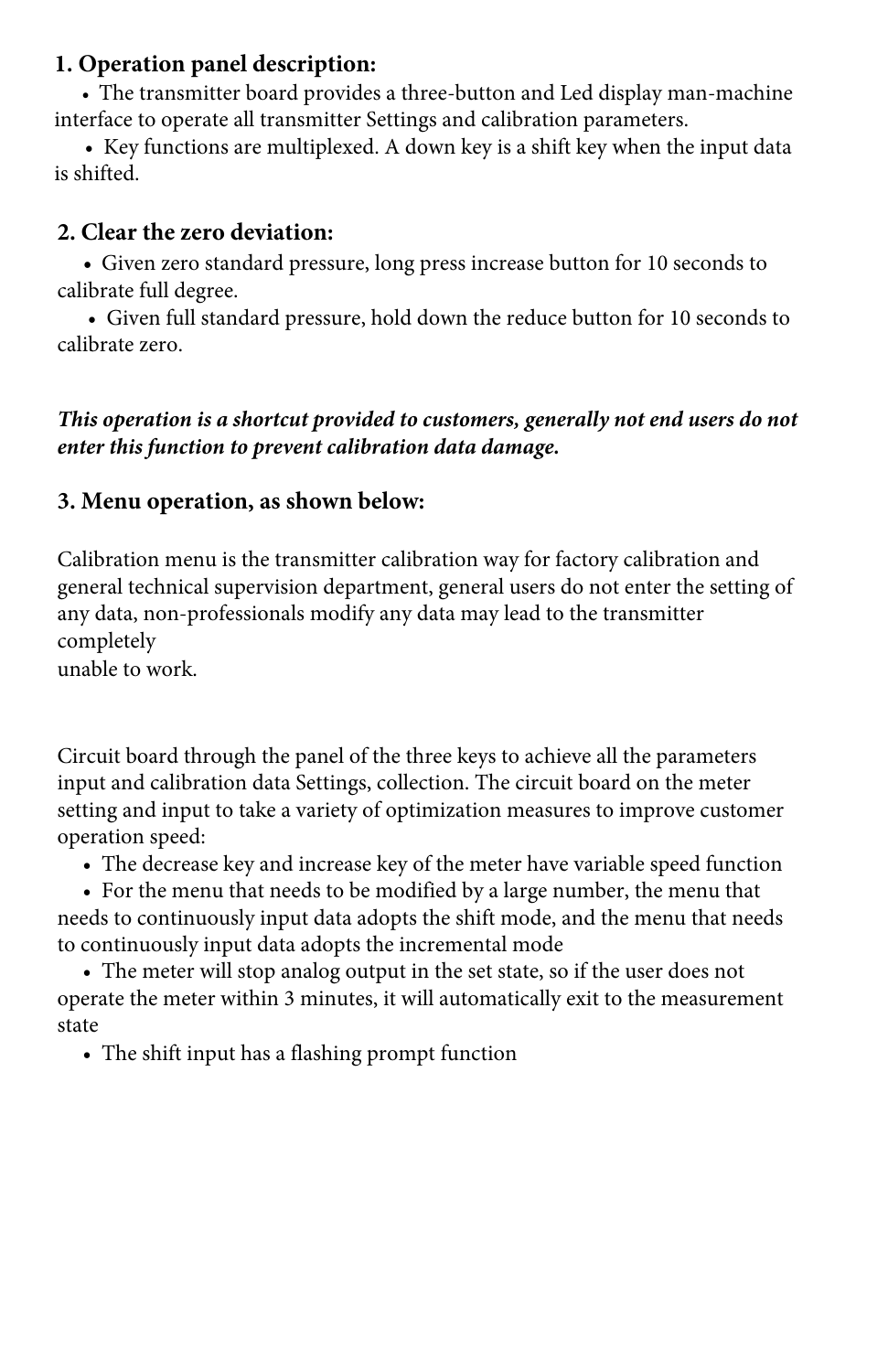• The full meter data will flash when it exceeds 120% of the normal setting display value. Less than 0.2% of the zero-setting value, the instrument displays the zero value, which can realize the zero-shielding function of the sensor

 • When the meter enters the factory password menu in the state of zero clearance, the zero-clearance value will be automatically cleared when the menu exits

• The meter saves all settings only when it exits the menu normally